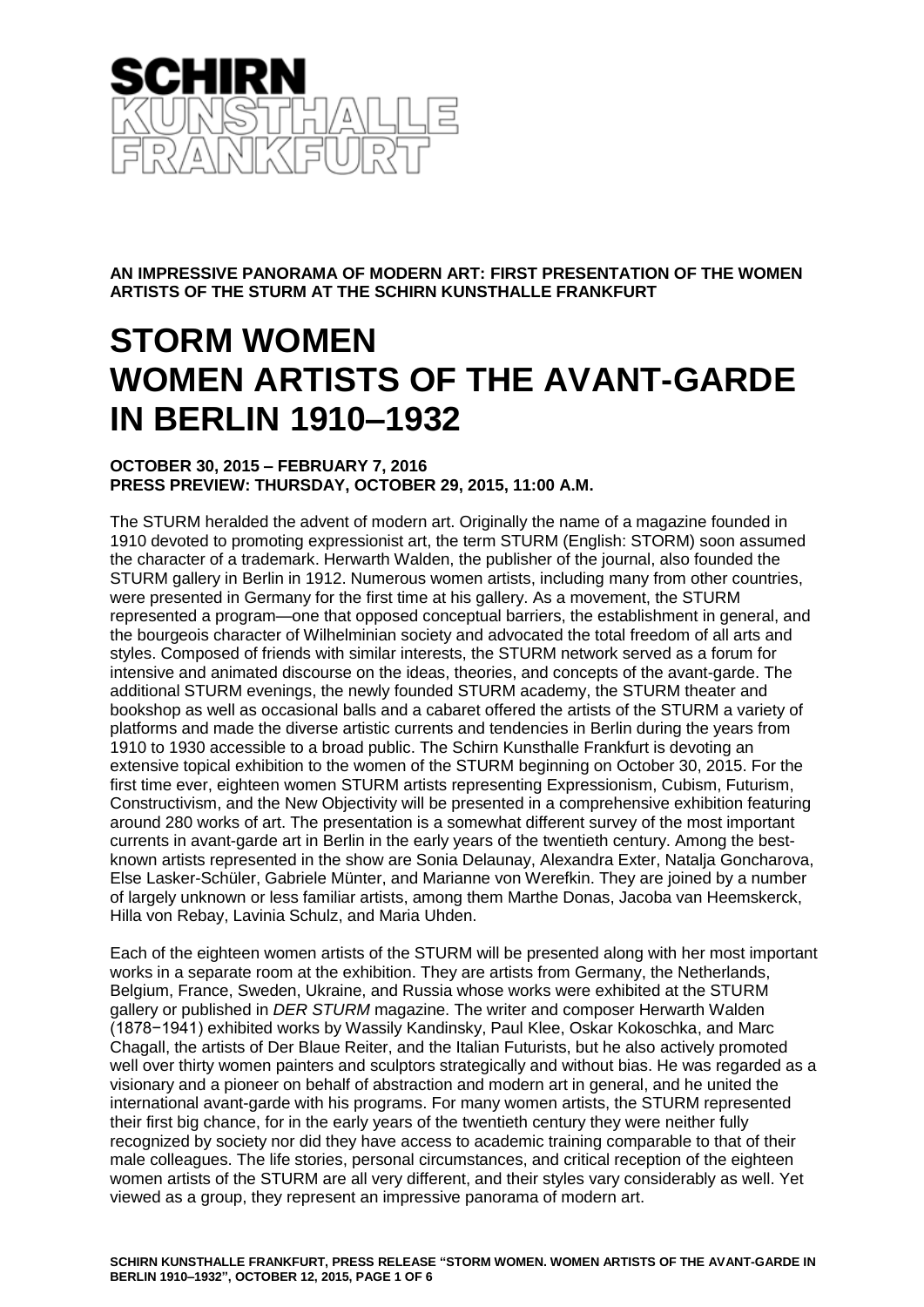

For this exhibition, the Schirn is presenting a selection of outstanding paintings, works on paper, prints, woodcuts, stage sets, costumes, masks, and historical photographs acquired on loan from prominent museums as well as university and private collections, including, among others, the Museum of Modern Art in New York, the Yale University Art Gallery in New Haven, the Theater Museum in St. Petersburg, the Tate and Victoria & Albert Museum in London, the Centre Pompidou in Paris, the National Museum in Belgrade, the Museo Thyssen-Bornemisza in Madrid, the Moderna Museet in Stockholm, the Städtische Galerie im Lenbachhaus in Munich, and the Von-der-Heydt-Museum in Wuppertal.

The exhibition "STORM Women. Women Artists of the Avant-Garde in Berlin 1910–1932" at the Schirn Kunsthalle Frankfurt is supported by the Art Mentor Foundation Lucerne and the Kulturfonds Frankfurt RheinMain. Additional support for the project has been provided by the Ernst von Siemens Kunststiftung and the Georg und Franziska Speyer'sche Hochschulstiftung.

"Through their ideas and visions, the STORM Women played an instrumental role in the development of modern art. Some of them are still quite familiar to us today, while others have been unjustly forgotten. However, they all played a part in ensuring that new currents in art, such as Cubism, Expressionism, and Constructivism, would gain the recognition they deserved. With this exhibition featuring impressive major works by the eighteen women of the STURM, the Schirn focuses attention on the crucial role played by these artists, while offering insights into the history of their reception. It is an extraordinary exhibition devoted to modern art, the role of women in art, and the significance of a gallery and its strategic program in Berlin during the 1920s—an exhibition featuring famous names and famous works as well as numerous astonishing rediscoveries," states Max Hollein, Director of Schirn Kunsthalle Frankfurt.

In the words of exhibition curator Dr. Ingrid Pfeiffer: "Walden was unique among the art dealers of his era. He promoted male and female artists with equal vigor and paid no attention to the typical prejudices of the period. Roughly one-fifth of the STURM artists were women. That distinguished him from many of his fellow gallery owners, such as Paul Cassirer, Alfred Flechtheim, and Wolfgang Gurlitt in Berlin and Heinrich Thannhauser in Munich. Although the subject of women in visual art was openly discussed in many publications during those years, and their claims to originality and creativity were generally denied, Walden refused to be influenced by such discourse. It was the individual work of art that was most important to him. He consistently promoted new the most recent developments in art and never wavered in the face of incomprehension or confrontation. His thoughts and actions were transcended national boundaries, and he constantly sought out networks in all artistic and intellectual fields."

## **STORM WOMEN – SELECTED ARTISTS**

Herwarth Walden represented over thirty women artists in all. The Schirn is presenting works by eighteen of them, namely those women of the STURM whose oeuvres are still accessible and have been extensively researched and documented.

The exhibition tour passes through both galleries of the Schirn and begins with works by **Gabriele Münter** (1877−1962). Walden responded with enthusiasm to the artist of Der Blaue Reiter from the outset and organized her first large-scale exhibition featuring eighty-four paintings at the STURM gallery in January 1913. He also arranged to have parts of the show presented later in Munich, Copenhagen, Dresden, and Stuttgart. Among other works, the Schirn is exhibiting Expressionist paintings by Münter from her years with Wassily Kandinsky in Murnau, such as the still life "Apples on Blue" (1908)*,* interiors, including "Kandinsky with Emma Bossi at the Table" (1909/10), and landscapes. Following the outbreak of World War I, Münter fled initially to Switzerland and later lived until her return to Germany in Sweden and Denmark, where she

**SCHIRN KUNSTHALLE FRANKFURT, PRESS RELEASE "STORM WOMEN. WOMEN ARTISTS OF THE AVANT-GARDE IN BERLIN 1910–1932", OCTOBER 12, 2015, PAGE 2 OF 6**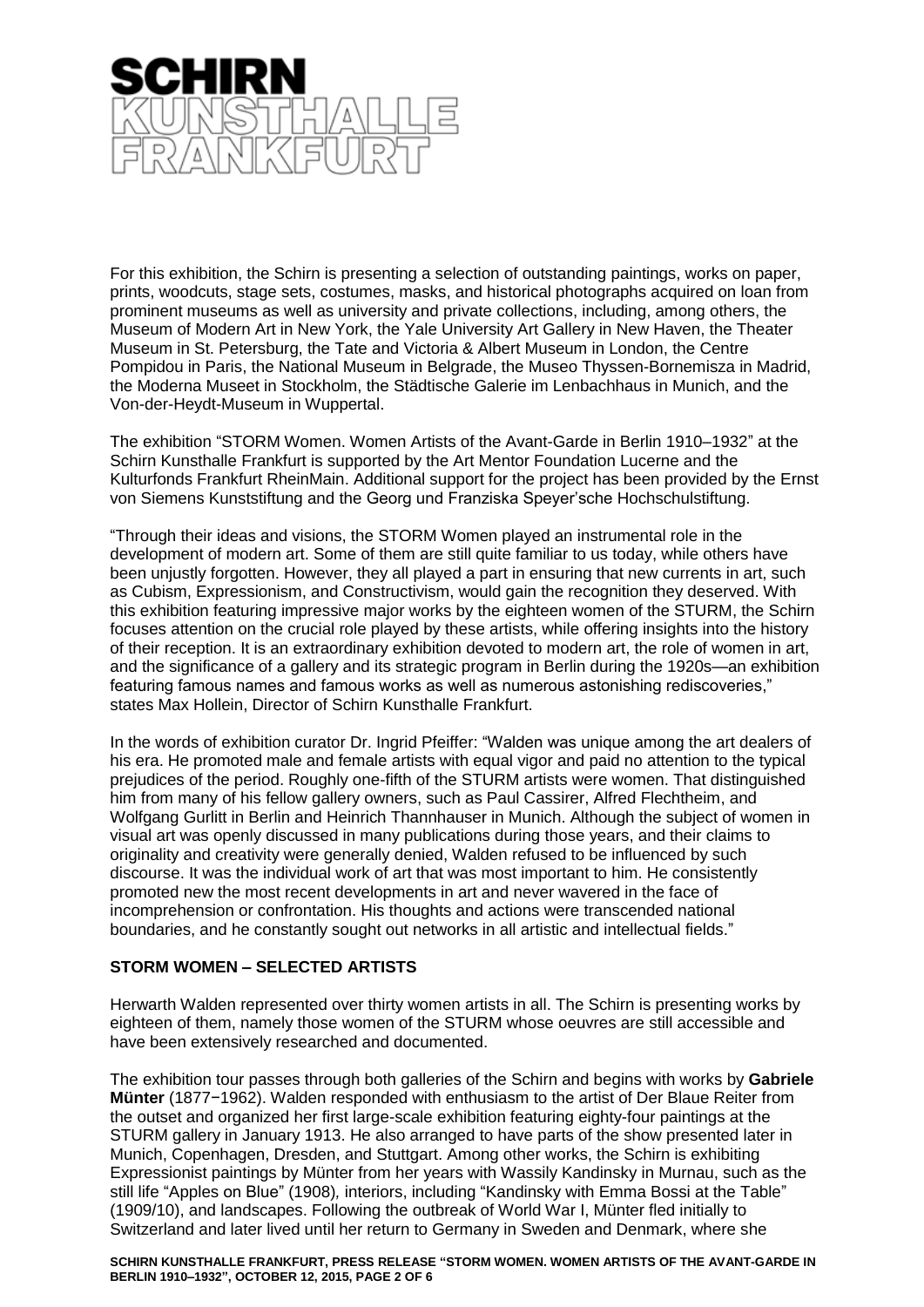

celebrated notable successes, including a retrospective in 1918. Through Walden, she also forged ties with the young Swedish avant-garde led by Sigrid Hjertén and Isaac Grünwald.

Along with Jacoba van Heemskerck, Gabriele Münter, Maria Uhden, and Nell Walden, **Marianne von Werefkin** (1860−1938) was one of the most frequently exhibited women artists at the STURM gallery. The Schirn is presenting several of her highly expressive, melancholy landscapes, such as "City in Lithuania" (1913/14) and "Church of Saint Anne, Vilnius" (c. 1913/14) and one of the bestknown portraits of the artist painted by her fellow painter Gabriele Münter circa 1909. Her use of color and her profound symbolism played a dominant role in her painting. The artist first met Walden and his second wife, Nell Walden, in 1912 at her salon in Munich, which she had furnished herself—a setting in which Werefkin also engaged in frequent passionate discussions about concepts and forms of expression in modern art with her contemporaries. Walden, who shared many of her views, introduced Werefkin, who was greatly admired within the art scene, to a broader public through STURM exhibitions in Germany and other European countries.

The Dutch artist **Jacoba van Heemskerck** (1876−1923) was featured in ten solo presentations at the gallery, and, with a total of twenty woodcuts, was represented more often than any other artist on the title page of *DER STURM.* In her woodcuts, drawings, and designs for stained glass windows, Heemskerck created abstract worlds in which water, waves on the sea, sailboats, and mountains are blended together in bizarre landscapes. Typical of her work were her liberal selection of colors and forms and her interest in anthroposophical theories. The Schirn is presenting a number of the artist's most outstanding works, including "Houses in Suiderland, Drawing No. 13" (1914) and "Untitled, Composition XVI" (1917). It was above all her black-andwhite prints that made Heemskerck popular and attractive for other publications far removed from the STURM, such as the Bauhaus portfolio entitled *Neue europäische Graphik* (New European Graphic Art) and the American journal *The Dial.*

The origin of name of the journal *DER STURM* can be traced to Walden's first wife, **Else Lasker-Schüler** (1869−1945). Lasker-Schüler viewed the written word and the drawing as media of expression that often enabled her to achieve a more direct, immediate effect. Her portrait drawings of artists and writers of the period and the self-portrait of her alter ego Jussuf, Prince of Thebes, were published in the magazine in 1912 and later years. The Schirn is presenting selected drawings by Lasker-Schüler in which the influence of Egyptian art and culture is clearly reflected in her perspective, composition, and symbolism. Lasker-Schüler also maintained close ties with the artists of Der Blaue Reiter and Marianne von Werefkin, as is clearly evidenced in the exhibition by a hand-drawn postcard sent to Franz Marc and a letter to Werefkin.

**Sonia Delaunay** (1885−1979) first presented works at the STURM gallery on the occasion of the Erster Deutscher Herbstsalon in 1913. The artist, who was living in Paris at the time, attracted particular attention with her simultaneous color field painting, the underlying principle of which she also applied to clothing of her own design as well as handcrafted objects, such as book covers, posters, lampshades, and bowls. Among her works exhibited at the Schirn is "Portuguese Market" (1915). It may be viewed as a part of several series in which she captures the hustle-and-bustle of a Portuguese market through the interplay of abstraction and figuration and the dynamic of simultaneous contrasts. In March of 1920, Walden presented a selection of her more recent works, all of which had originated in Spain during the preceding years, in a solo exhibition. In collaboration with her husband, Robert Delaunay, she designed numerous costumes and stage sets for such productions as "Kleopatra" (c. 1918) as well as "Costume of Amneris for the opera Aida" (1920), which are presented in the exhibition.

Born and raised in Ukraine, **Alexandra Exter** (1882−1949) served as a mediator between the Eastern European and Western avant-gardes. She met often with Guillaume Apollinaire and Pablo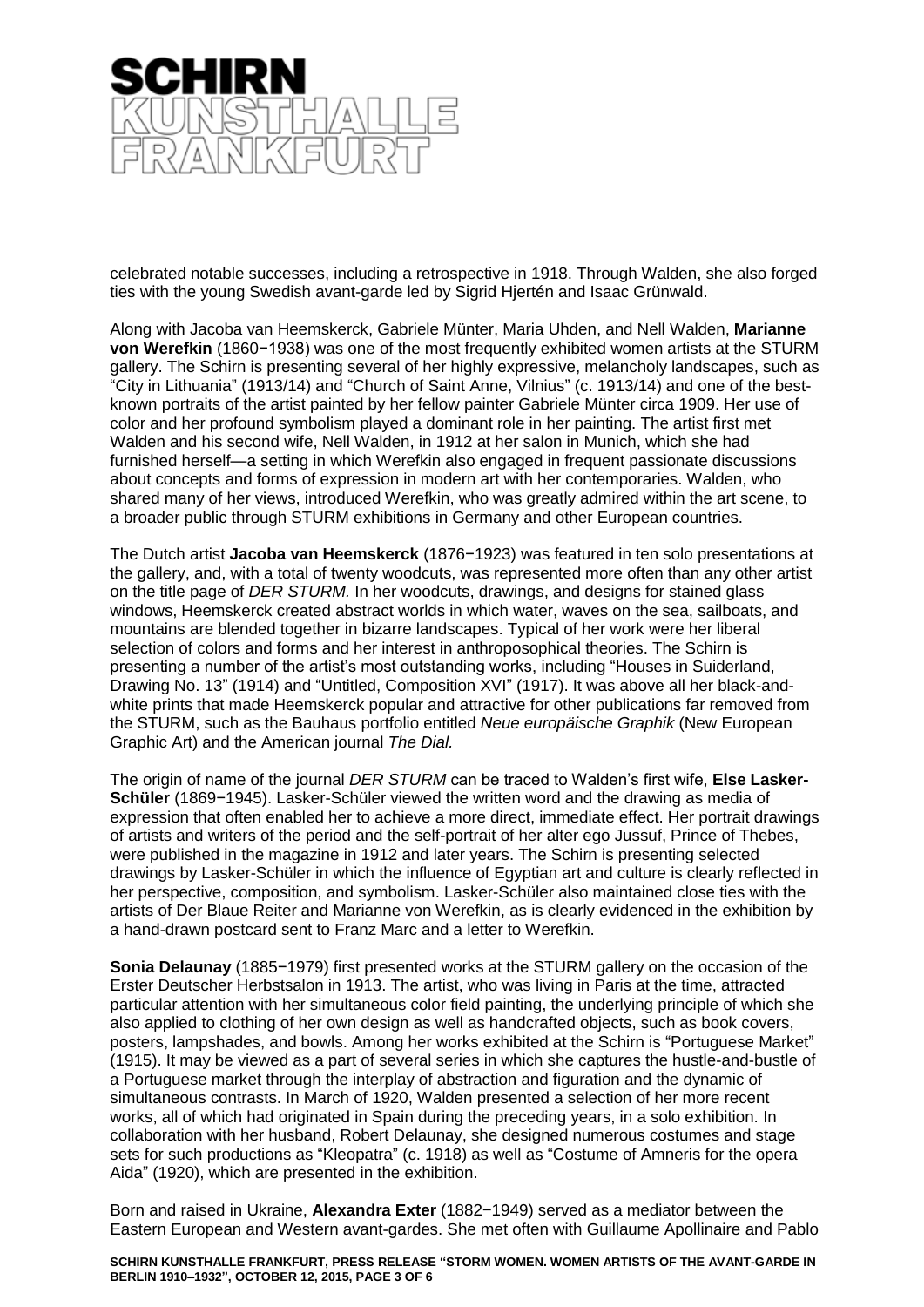

Picasso and was a friend of Sonia und Robert Delaunay. A representative of Cubo-Futurism and the Ukrainian avant-garde, she worked in several different media. The Schirn is presenting some of her remarkable stage-set and costume designs, among them a "Female costume design for Aelita" (a silent film that premiered in Berlin in 1924). After several unsuccessful attempts to have her work shown at the STURM gallery, she was honored for the first time with a major solo exhibition, which also featured her unique Cubist and Constructivist marionettes, in 1927. "Polichinelle" and "Black Harlequin" (both 1926) are on exhibit at the Schirn.

**Maria Uhden** (1892−1918) attracted particular attention in *DER STURM* with her woodcuts. "Four Nudes" (1915), one of her earliest impressive linoleum prints, is presented in the exhibition at the Schirn. Uhden drew inspiration from historical prints and book illustrations that had been revived in the *Almanach* of Der Blaue Reiter. In terms of figuration, planar configuration, and dynamics, some of her woodcuts anticipate the works of the American graffiti artist Keith Haring from the 1980s. Walden continue to show her works at his gallery and in touring exhibitions even after her premature death and well into the 1920s. Uhden's woodcuts were introduced in the United States through the efforts of the American collector and painter Katherine Dreier.

The mask dances of **Lavinia Schulz** (1896−1924) were described by contemporaries as extraordinary, and they played a pioneering role in the German dance and theater scene of the period. Schulz, who studied at the STURM academy and appeared on the stage of the same name early in her career, evolved in the course of her quest for her own artistic identity from an actress into a gifted theatrical performer. Keenly interested in the relationship between the body and surrounding space, she produced motion studies, choreographic notations, and masks. The Schirn is presenting a large number of full-body masks by the artist, including the couple "Toboggan Women" and "Tobbogan Man" (originals from the year 1924). The stage, dance, and theater were important fields of experimentation in the early years of the twentieth century. The body was viewed as a synonym for the modern self.

The French painter **Marcelle Cahn** (1895−1981) studied in Paris under Fernand Léger and Amédée Ozenfant—both teachers of Purism, an advanced form of Cubism. The Schirn is presenting, among other works, "Woman and Sail "(c. 1926/27) and "Abstract Composition" (1925), in which Cahn's geometric structural principles based on circles, squares, cylinders, triangles, and rectangles is demonstrated in impressive fashion. Her pursuit of abstraction is revealed in the simplicity and rigor of her formal elements. Her use of color is determined by form. Cahn came in contact with the STURM gallery as early as the second decade of the nineteenth century and was a regular visitor to the exhibitions there. Although she refused Walden's offer of a solo exhibition, she presented him with cliché, which he published in a special issue of *DER STURM* in 1930.

**Hilla von Rebay** (1890−1967), who was later appointed Collection Curator and Director of the Solomon R. Guggenheim Foundation, became acquainted with the STURM gallery through Hans Arp in 1916. She studied the positions presented at the gallery intensely and found her way to a purely non-representation mode of painting through Kandinsky's essay *On the Spiritual in Art.* Her work entitled "Composition I" (1915), which she first showed at the STURM gallery, is presented in the exhibition at the Schirn. In addition to watercolors reminiscent by virtue of their lightness of Kandinsky, Rebay also produced paper collages. She was particularly interested in the haptic qualities and the interplay of different paper surfaces. After immigrating to the United States in 1926, she met Solomon R. Guggenheim, for whom she began building a collection of nonrepresentation art that remains the foundation of one of the most significant collections of modern art in the world even today.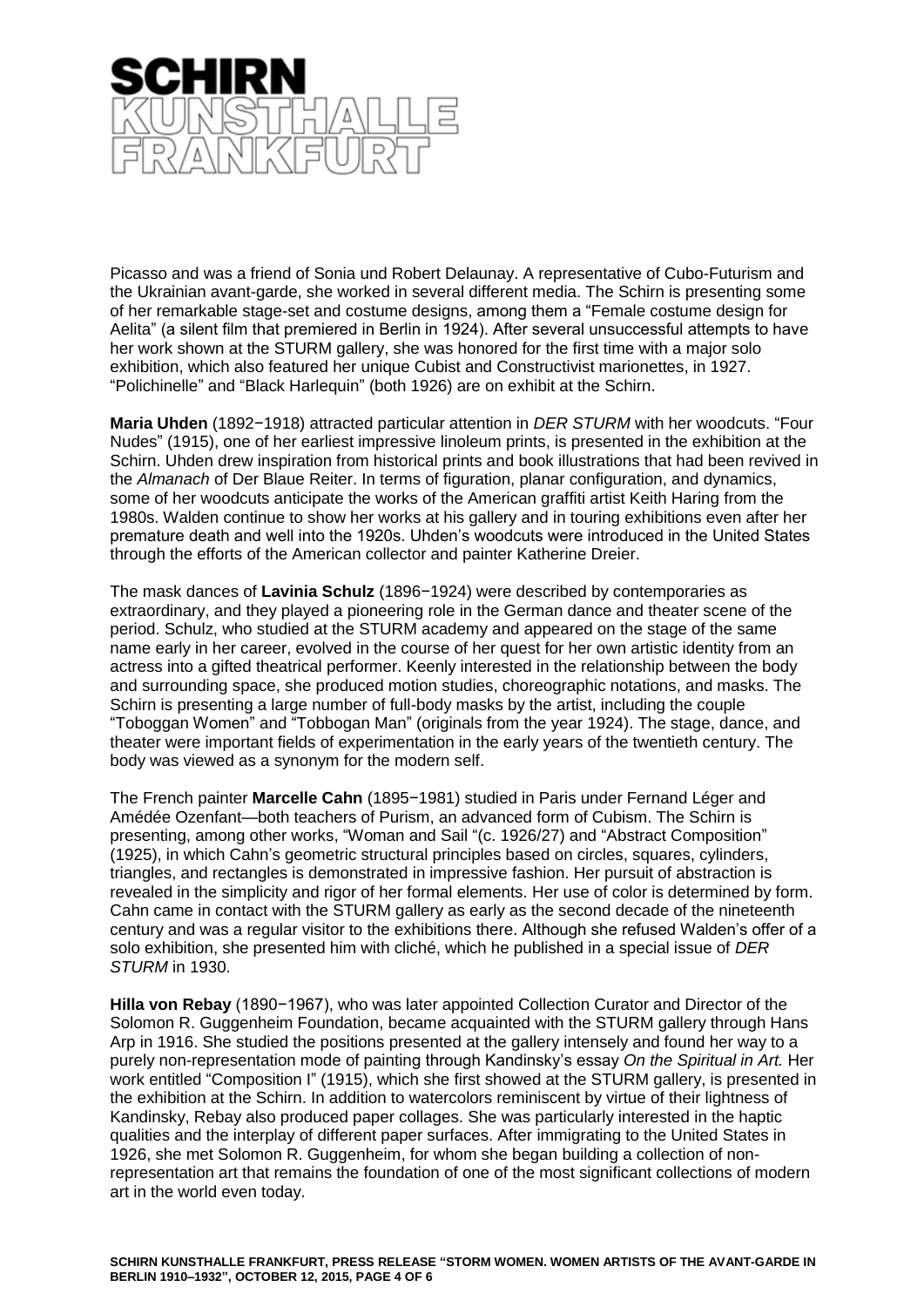

The exhibition tour concludes with the works of **Natalja Goncharova** (1881−1962). One of the best-known artists of the Russian avant-garde, she devoted herself tirelessly in articles, manifestos and within the context of newly emerging artists' group to her investigations into the nature and history of modern art and attracted considerable attention through provocative actions and public appearances. Walden presented her works six times at STURM exhibitions in Berlin alone between 1912 and 1921. The selection of her works presented at the Schirn includes "Peacock" (1911), "Gardening" (1908), and "Woman with Hat" (1913). Goncharova worked as a scenographer for the theater and designed stage sets. Walden was an avid devotee of the theater and established the STURM theater and the magazine of the same name. Many years after the sensational success of the opera *Le Coq d'Or* in Paris, Walden published Goncharova's set design for the production on the title page of an issue of the magazine. The Schirn is presenting several of Goncharova's opera costume designs in this exhibition.

**A FULL LIST OF THE ARTISTS PRESENTED IN THE EXHIBITION** Vjera Biller (1903–1940), Marcelle Cahn (1895–1981), Sonia Delaunay (1885–1979), Marthe Donas (1885–1967), Alexandra Exter (1882–1949), Natalja Goncharova (1881–1962), Helene Grünhoff (1880−?), Jacoba van Heemskerck (1876–1923), Sigrid Hjertén (1885–1948), Emmy Klinker (1891–1969), Magda Langenstraß-Uhlig (1888–1965), Else Lasker-Schüler (1869–1945), Gabriele Münter (1877–1962), Hilla von Rebay (1890–1967), Lavinia Schulz (1896–1924), Maria Uhden (1892– 1918), Nell Walden (1887–1975), Marianne von Werefkin (1860–1938).

**DIGITORIAL** The Schirn is offering the new, free of charge digital education format, the digitorial, for the second time. It provides background information from the areas of art and cultural history and presents the principal themes of the exhibition. The digitorial is responsive, and available in both German and English. Even before visiting the exhibition, it enables the public to become familiar with the female artists of the STURM movement, their impressive works, as well as with the various art movements, and concepts of the avant-garde—either at home, in a café, or on the way to the exhibition. The digitorial has made possible by the Aventis Foundation. It is available online at **WWW.SCHIRN.DE/STURMFRAUEN/DIGITORIAL/EN**

**CATALOG** STORM WOMEN. WOMEN ARTISTS OF THE AVANT-GARDE IN BERLIN 1910– 1932 Edited by Ingrid Pfeiffer and Max Hollein; foreword by Max Hollein; essays by Claudia Banz, Karla Bilang, Katarina Borgh Bertorp, Anna Havemann, Karoline Hille, Annegret Hoberg, Peter Pauwels, Ingrid Pfeiffer, Christmut Präger, Ada Raev, Lea Schleiffenbaum, Jessica Skrubbe, Irina Subotic, and Marie-Luise Syring. German-English edition, 400 pages, approx. 400 color illustrations; catalog design by Harold Vits, Mannheim; Wienand Verlag, Cologne, 2015, ISBN 978-3-86832-277-4, price: € 34 (Schirn), € 45 (trade edition).

**ACCOMPANYING BOOKLET** *STURM-FRAUEN. KÜNSTLERINNEN DER AVANTGARDE IN BERLIN 1910–1932. Eine Einführung in die Ausstellung*. Edited by the Schirn Kunsthalle Frankfurt, texts by Laura Heeg and Max Holicki. German edition, 40 pages, ca. 31 illustrations, soft cover, stapled; graphic design formfellows, Frankfurt; Rasch Druckerei und Verlag, Bramsche, 2015, ISBN 978-3-89946-244-9, price: €7.50 each, classroom set €1.00 per booklet (15 or more).

**VENUE** SCHIRN KUNSTHALLE FRANKFURT, Römerberg 60311 Frankfurt **DURATION** October 30, 2015 – February 7, 2016 (also open on Monday, December 28, 2015, 10 a.m. – 6 p.m.) **INFORMATION** www.schirn.de **E-MAIL** welcome@schirn.de **PHONE** +49.69.29 98 82-0 **FAX** +49.69.29 98 82-240 **ADMISSION** € 11, reduced € 9, family ticket € 22; free of charge for children under eight years **ADVANCE BOOKING** tickets can be ordered online at [www.schirn.de/tickets](http://www.schirn.de/tickets) **GUIDED TOURS** Tue 5 p.m., Wed. 8 p.m., Thu. 7 p.m., Fri. 11 a.m., Sat. 5 p.m., Sun. 11 a.m. and 3 p.m. **TOUR BOOKING** individual and/or group tours can be booked by telephone at +49.69.29 98 82-0 and by e-mail at [fuehrungen@schirn.de](mailto:fuehrungen@schirn.de) **AUDIO GUIDE** An audio

**SCHIRN KUNSTHALLE FRANKFURT, PRESS RELEASE "STORM WOMEN. WOMEN ARTISTS OF THE AVANT-GARDE IN BERLIN 1910–1932", OCTOBER 12, 2015, PAGE 5 OF 6**